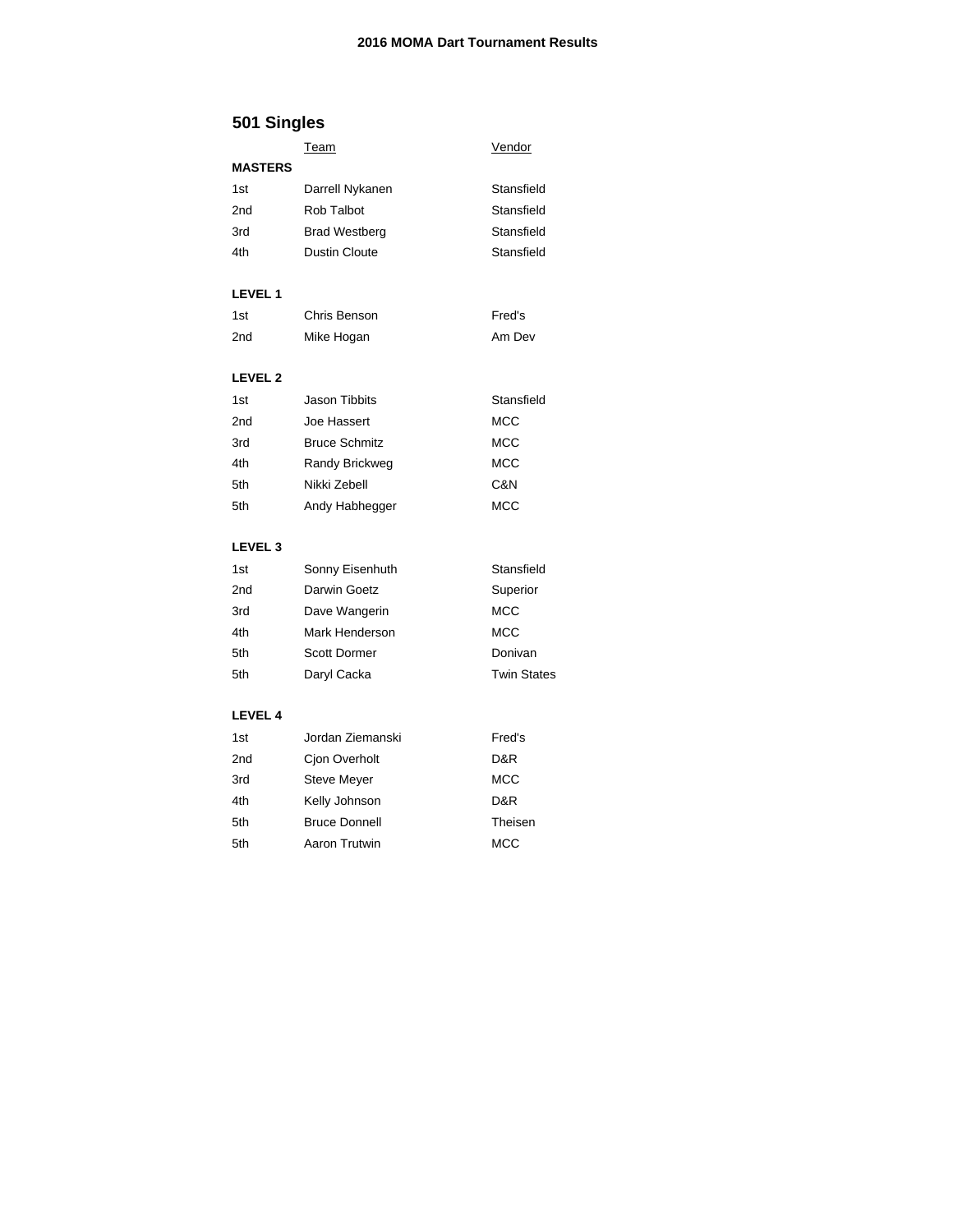Stansfield Am Dev Theisen

# **Cricket Singles**

|                | Team | Vendor |  |
|----------------|------|--------|--|
| <b>MASTERS</b> |      |        |  |

| 1st | Darrell Nykanen        |
|-----|------------------------|
| 2nd | <b>Brandon Sanchez</b> |
| 3rd | Greg Brock             |

#### **LEVEL 1**

| 1st             | George Knuth | Stansfield |
|-----------------|--------------|------------|
| 2 <sub>nd</sub> | Dan Toutant  | Superior   |
| 3rd             | Jim Luebke   | C&N        |
| 4th             | Jake Stang   | C&N        |

### **LEVEL 2**

| 1st             | <b>Brett Hollinday</b> | MCC        |
|-----------------|------------------------|------------|
| 2 <sub>nd</sub> | Andy Habhegger         | <b>MCC</b> |
| 3rd             | Jrod LaValley          | Minn Past  |
| 4th             | <b>Justin Diem</b>     | Am Dev     |
| 5th             | Tim Maguire            | Superior   |
| 5th             | Jason Macor            | <b>MCC</b> |

#### **LEVEL 3**

| 1st | <b>Mike Cooks</b>   | Superior   |
|-----|---------------------|------------|
| 2nd | Matt Noland         | <b>MCC</b> |
| 3rd | Michael Guthrie     | Donivans   |
| 4th | James Ehlenbach     | <b>MCC</b> |
| 5th | <b>Mike Winters</b> | Superior   |
| 5th | Dave Thompson       | Theisen    |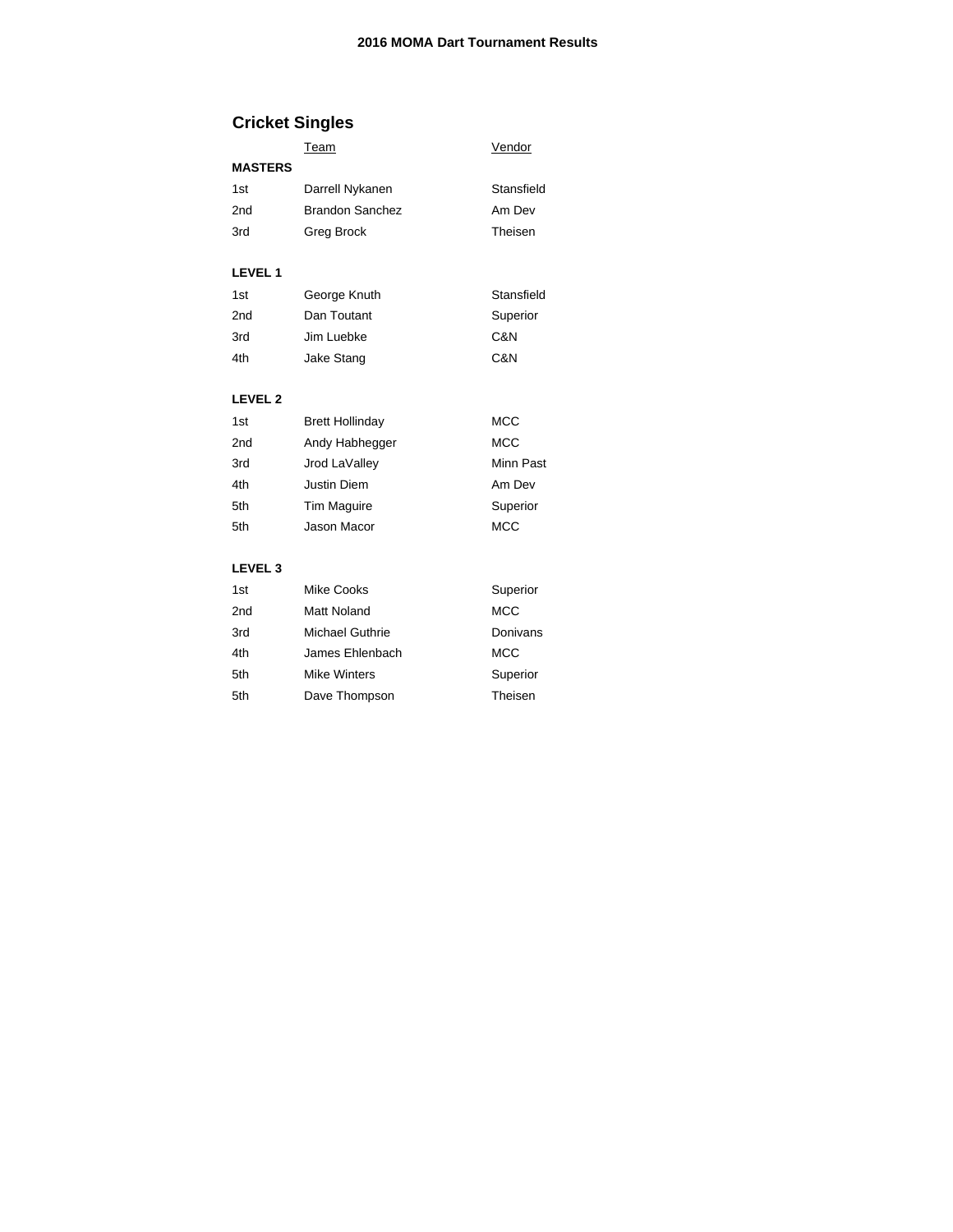## **501 Doubles**

|                | <u>Team</u>             | Vendor             |
|----------------|-------------------------|--------------------|
| <b>MASTERS</b> |                         |                    |
| 1st            | Cloute & Nykanen        | Stansfield         |
| 2nd            | Gervais & Gervais       | <b>MCC</b>         |
| 3rd            | Dahl & Aschbacher       | Stansfield         |
| <b>LEVEL 1</b> |                         |                    |
| 1st            | Benson & LaVelle        | Fred's             |
| 2nd            | Collelo & Collelo       | <b>MCC</b>         |
| 3rd            | Sanchez & Barber        | Am Dev             |
| 4th            | Michels & Phillips      | <b>NW Coin</b>     |
| <b>LEVEL 2</b> |                         |                    |
| 1st            | Hassert & Wangerin      | MCC                |
| 2nd            | Diem & Kent             | Am Dev             |
| 3rd            | Jouppi & Nephew         | MCC                |
| 4th            | Clark & Hollinday       | <b>MCC</b>         |
| <b>LEVEL 3</b> |                         |                    |
| 1st            | Goetz & Winters         | Superior           |
| 2nd            | Ellis & McDermid        | <b>MN Past</b>     |
| 3rd            | Nimtz & Nimtz           | Stansfield         |
| <b>LEVEL 4</b> |                         |                    |
| 1st            | Mitchell & Mitchell     | <b>Twin States</b> |
| 2nd            | DeGroot & Cooks         | Superior           |
| <b>LEVEL 5</b> |                         |                    |
| 1st            | Rule & Koshak           | Theisen            |
| 2nd            | Degn & Johnson          | D&R                |
| 3rd            | Anderson & Malecha Tupy | Mendota            |
| 4th            | Olson & Nelson-Janssen  | MCC                |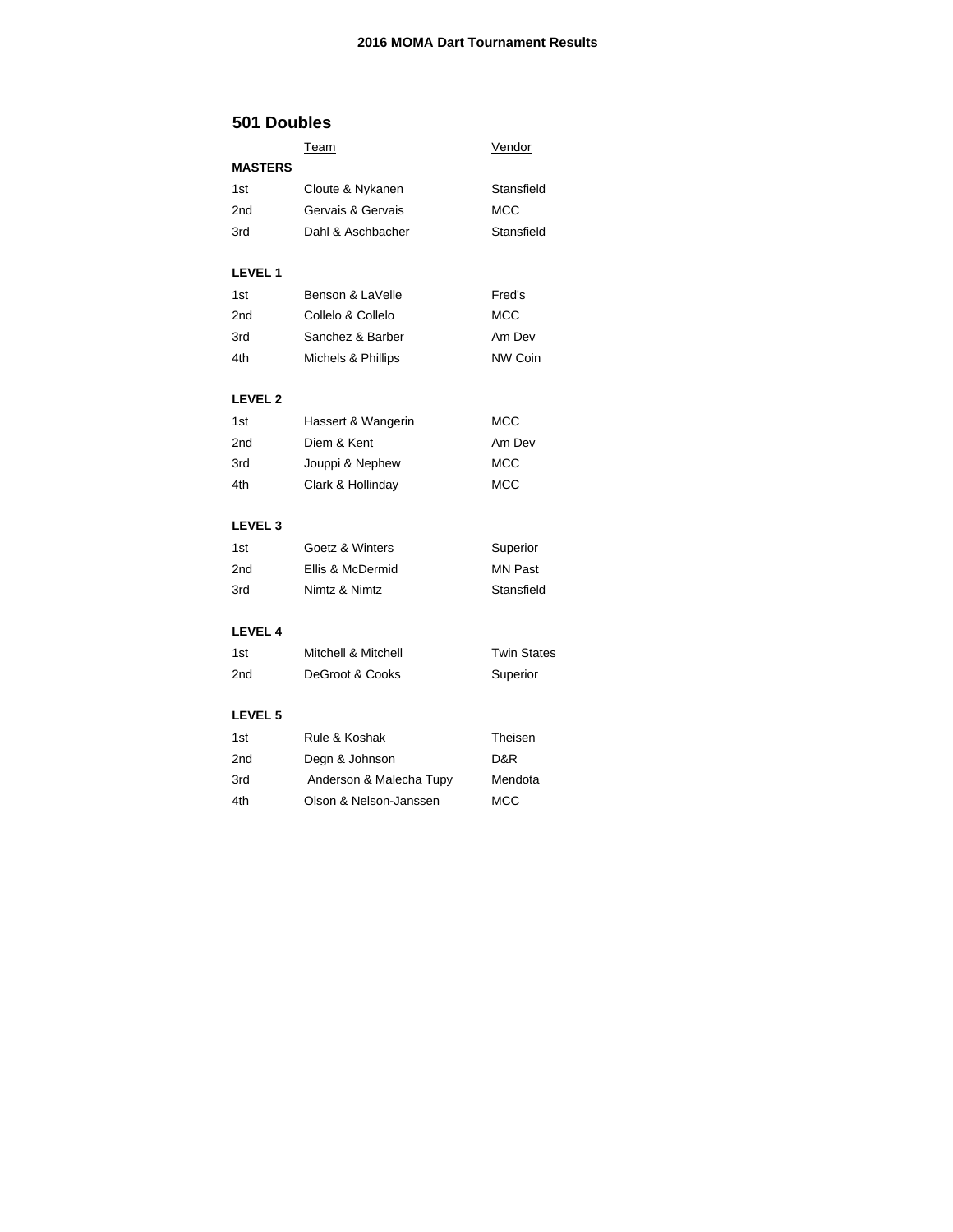## **Cricket Doubles**

|                 | <u>Team</u>                  | <u>Vendor</u>      |
|-----------------|------------------------------|--------------------|
| <b>MASTERS</b>  |                              |                    |
| 1st             | Talbot & Henninger           | Stansfield         |
| 2nd             | Cloute & Nykanen             | Stansfield         |
| 3rd             | Dahl & Aschbacher            | Stansfield         |
| <b>LEVEL 1</b>  |                              |                    |
| 1st             | Jensen & Eisenhuth           | Superior           |
| 2nd             | Mueller & Hogan              | Am Dev             |
| 3rd             | Tibbits & Knuth              | Stansfield         |
| 4th             | Stevens & Starks             | Am Dev             |
| 5th             | Feller & Wright              | MCC                |
| 5th             | Collelo & Collelo            | MCC                |
| <b>LEVEL 2</b>  |                              |                    |
| 1st             | Peterson & Hovland           | Stansfield         |
| 2nd             | Hansen & Venner              | Stansfield         |
| 3rd             | Laschinger & Hovland         | Stansfield         |
| 4th             | Hedine & Wagner              | MCC                |
| 5th             | Maguire & Gynild             | Superior           |
| 5th             | Reis & Brickweg              | MCC                |
| 7th             | Serum & Anderson             | C&N                |
| 7th             | <b>McNeal &amp; Schmitz</b>  | MCC                |
| <b>LEVEL 3</b>  |                              |                    |
| 1st             | Macor & Pappas               | MCC                |
| 2 <sub>nd</sub> | Miller & Beal                | Donivan            |
| 3rd             | Woodford & Walde             | Donivan            |
| 4th             | Gullickson & Warren          | Superior           |
| 5th             | Moshier & Moshier            | MCC                |
| 5th             | Koshak & Gerzina             | Theisen            |
| 7th             | Howard & Jenkins             | No. Amuse          |
| 7th             | Mazzitello & Mitchell        | <b>Twin States</b> |
| <b>LEVEL 4</b>  |                              |                    |
| 1st             | Thom & Thom                  | Donivan            |
| 2 <sub>nd</sub> | Ziemanski & Benson           | Fred's             |
| 3rd             | Kleve & Anderson             | AAA                |
| 4th             | Carter & Goeb                | MCC                |
| <b>LEVEL 5</b>  |                              |                    |
| 1st             | Fredrick & Verdone           | Donivan            |
| 2nd             | Kaphing & Barrette           | Mendota            |
| 3rd             | <b>Trezick &amp; Vanleer</b> | Dean               |
| 4th             | Rule & Koshak                | Theisen            |
|                 |                              |                    |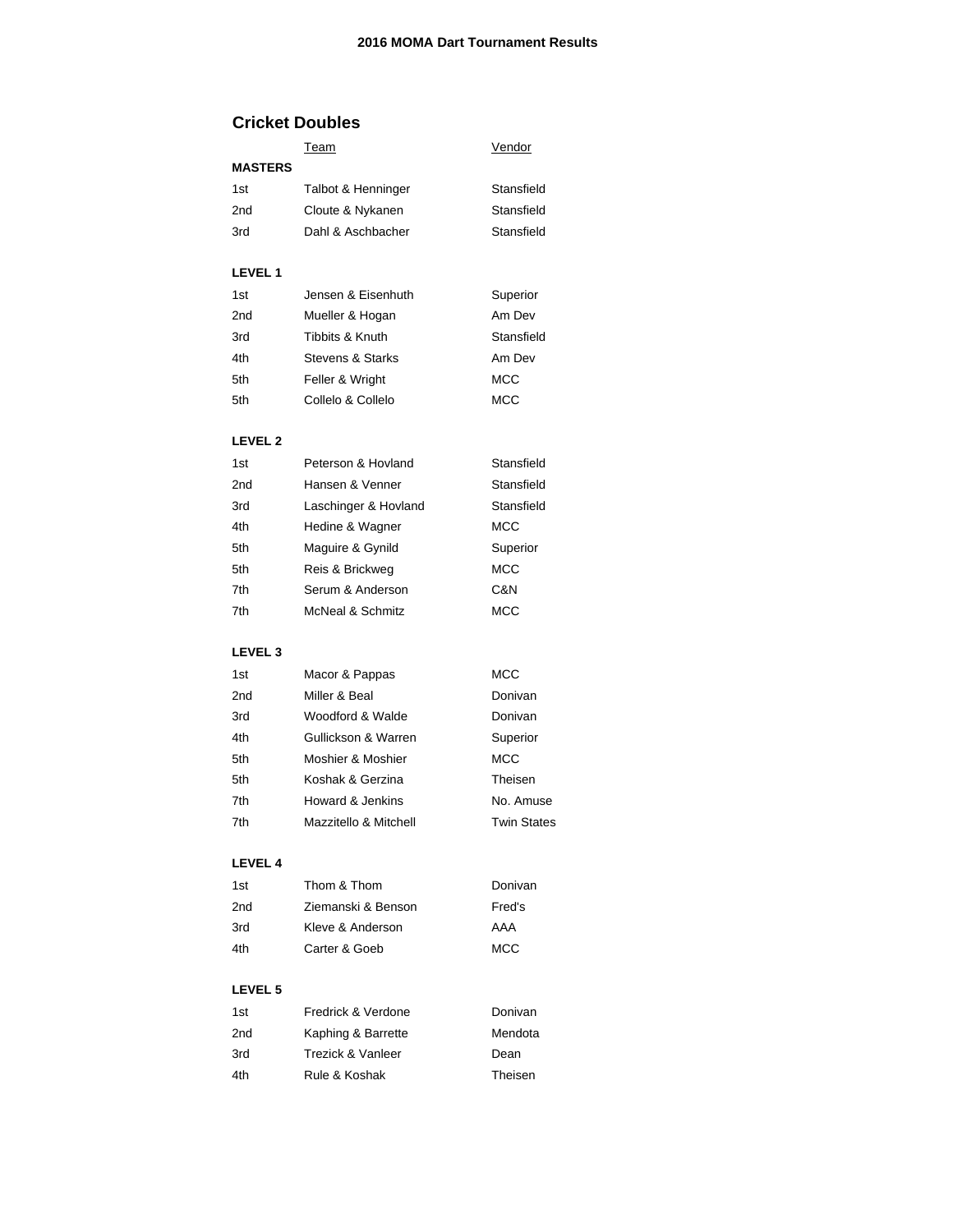## **501 Mixed Doubles**

|                 | Team                        | Vendor     |
|-----------------|-----------------------------|------------|
| <b>LEVEL 1</b>  |                             |            |
| 1st             | B.Aschbacher & A.Aschbacher | Stansfield |
| 2 <sub>nd</sub> | C.Benson & K.Benson         | Fred's     |
| 3rd             | C.Burger & K.O'Hara         | MCC        |
| 4th             | S.Nauman & D.Nauman         | Northwest  |

## **Cricket Mixed Doubles**

|                | Team             | Vendor     |
|----------------|------------------|------------|
| <b>LEVEL1</b>  |                  |            |
| 1st            | Soffa & Priefert | Stansfield |
| 2nd            | Rydeen & Spott   | Superior   |
| 3rd            | Burger & O'Hara  | <b>MCC</b> |
|                |                  |            |
| <b>LEVEL 2</b> |                  |            |
|                |                  |            |

| 1st | Nauman & Nauman   | NW Coin |
|-----|-------------------|---------|
| 2nd | Cronin & Lawrence | Theisen |
| 3rd | Reis & Lampert    | MCC     |

### **LEVEL 3**

| 1st | Gareis & Carlson        | Superior           |
|-----|-------------------------|--------------------|
| 2nd | Mazzitello & Mazzitello | <b>Twin States</b> |
| 3rd | Whitwam & Palomar       | Donivan            |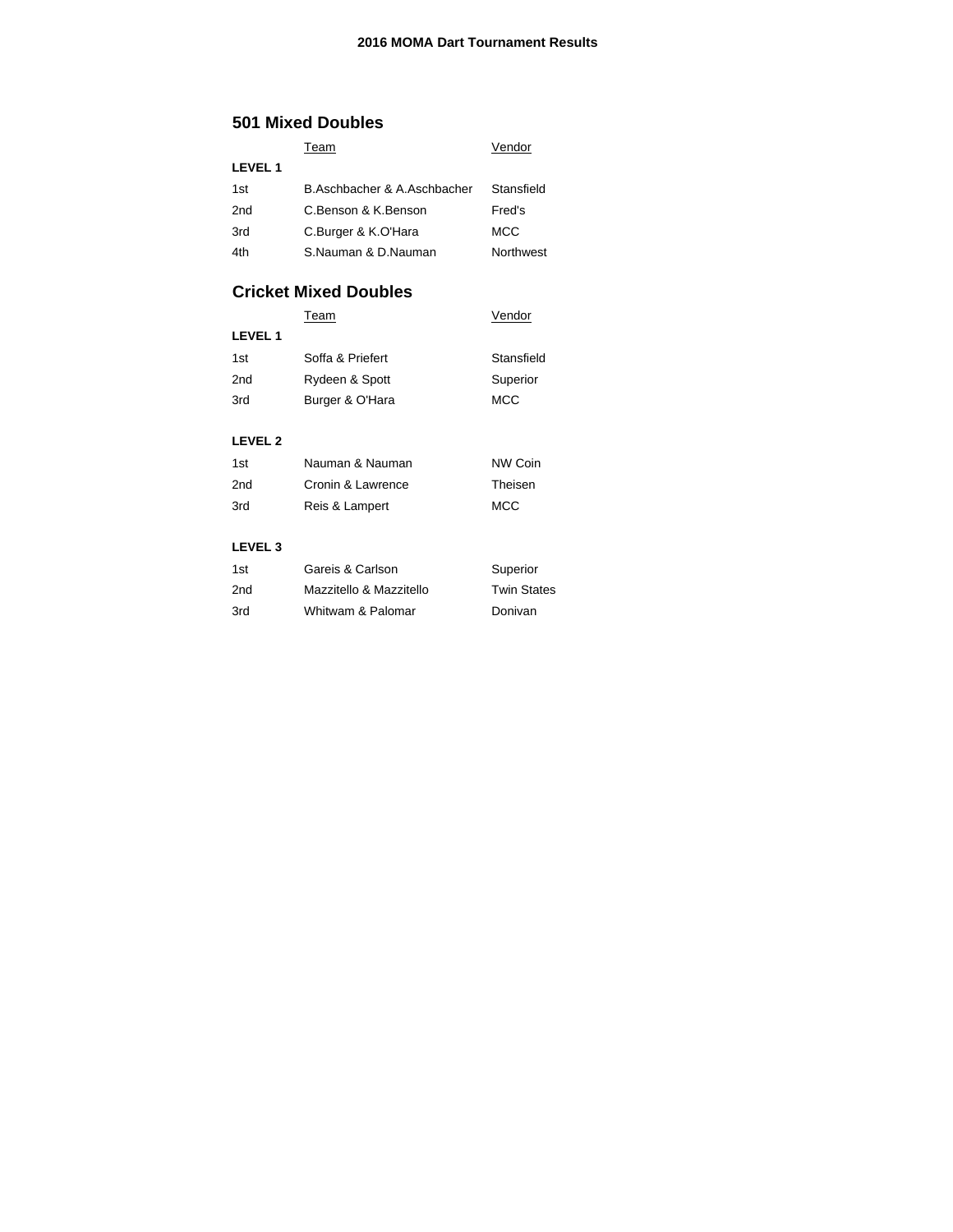### **2016 MOMA Dart Tournament Results**

### **501 Team**

|                    | <b>Team</b>                   | Vendor             |
|--------------------|-------------------------------|--------------------|
| <b>MASTERS</b>     |                               |                    |
| 1st                | Redeye Rhino                  | MCC                |
| 2nd                | <b>Masters Of None</b>        | Stansfield         |
| 3rd                | Cell Block Team Team          | Stansfield         |
| 4th                | Fosters Bar EK                | Stansfield         |
| <b>LEVEL 1</b>     |                               |                    |
| 1st                | <b>Sunset Tavern</b>          | Stansfield         |
| 2nd                | 3rd Base                      | MCC                |
| 3rd                | Grumpy;s II                   | <b>MCC</b>         |
| 4th                | <b>Willow River</b>           | <b>Twin States</b> |
| <b>LEVEL 2</b>     |                               |                    |
| 1st                | Corral Bar Ode                | Stansfield         |
| 2nd                | <b>Rec Hall Wreckers</b>      | Stansfield         |
| 3rd                | Pour House                    | Stansfield         |
| 4th                | 4 Horsemen                    | <b>MCC</b>         |
| LEVEL <sub>3</sub> |                               |                    |
| 1st                | <b>Bent Tips</b>              | Superior           |
| 2nd                | Jaybirds                      | MCC                |
| 3rd                | <b>Have Darts Will Travel</b> | MCC                |
| 4th                | <b>Bowlus Liquor</b>          | <b>MCC</b>         |
| <b>LEVEL 4</b>     |                               |                    |
| 1st                | Smitty's WI                   | Fred's             |
| 2nd                | <b>Monkey Bros</b>            | D&R                |
| 3rd                | Burly's Nauman                | NW Coin            |
| 4th                | Dart Jobb                     | <b>Twin States</b> |
| LEVEL 5            |                               |                    |
| 1st                | We Used To Work Out           | C&N                |
| 2nd                | $3$ in 1                      | D&R                |
| 3rd                | Lost In The 50's              | MCC                |

4th Projectile Dysfunction D&R